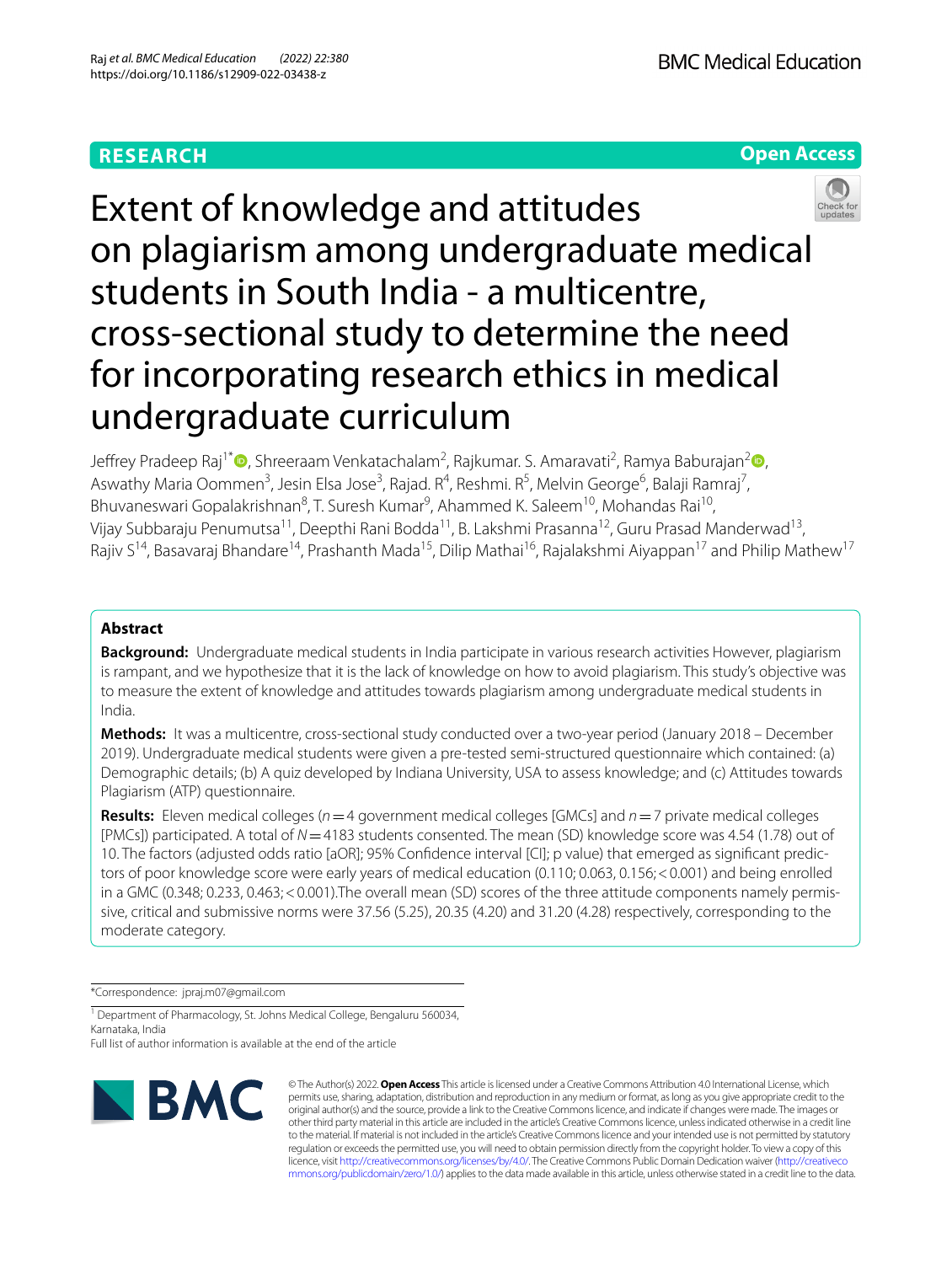**Conclusion:** The overall knowledge score was poor. A vast majority of study participants fell in the moderate category of attitude score. These fndings warrant the need for incorporating formal training in the medical education curriculum.

**Keywords:** Attitude, Plagiarism, Publication ethics, Research ethics

## **Background**

Research misconduct is defined by the office of Research Integrity USA as falsifcation, fabrication, or plagiarism while planning, conducting, or reviewing research, or while reporting the results of the research performed [[1\]](#page-9-0). Among these, plagiarism is considered as the most serious breach of research integrity because it belittles someone's original and honest contribution to the existing body of knowledge [\[2\]](#page-9-1). Plagiarism is nothing but copying another person's words, ideas, or results, without giving appropriate credit [\[1](#page-9-0)]. Factors such as pressure to publish, easily available online texts and lack of awareness about the concept of plagiarism itself would lead a researcher to plagiarize. Pressure to publish papers has become a universal phenomenon [[2](#page-9-1)] and Indian medical students are no diferent [\[3](#page-9-2)]. With the advent of internet, cyber plagiarism has become rampant not only in research but in various forms of non-research medical writing mostly due to lack of awareness about plagiarism [[4\]](#page-9-3).

Off late, the research aptitude among undergraduate (UG) medical students has been increasing with time [\[5](#page-9-4)]. In fact the apex research body of India, the Indian Council of Medical Research (ICMR) has been running the Short Term Studentship (STS) research program since 1979 and UG medical students undertake research studies for two months fnancially supported by the ICMR [[6\]](#page-9-5). The number of STS recipients has been steadily increasing from 613 in 2007 to 1347 in the year 2019 [\[7](#page-9-6)]. The number of applications received for STS in the year 2019 (that corresponds to the study period) was approximately 10,000 [[7\]](#page-9-6) when the total number of UG medical seats available in India was approximately 80,000 [\[8](#page-9-7)]. Also, many UG medical research conferences are being organised in India as part of intercollegiate fest activities and students present posters or oral paper presentations  $[5]$  $[5]$ . These presentations and research publications are considered as important parameters by the program directors in developed nations such as the USA and the UK when UG students get matched to their residency programs [[9](#page-9-8)]. As of 2017, around 69,000 Indian-trained physicians (equivalent to 6.6% of all registered medical practitioners in India) were working in countries such as the UK, USA, Canada, and Australia wherein these countries mandate compulsory enrolment in a residency program before they can practice  $[10]$ . Thus, a good number of UG medical students take up research projects these days. It is also not of place to mention that all UG students who get enrolled in a postgraduate training program in India have to submit a research project as dissertation before they become eligible for their exit exams [[5\]](#page-9-4).

Multiple studies in India and elsewhere have shown that plagiarism is widespread in education and academics and this has been documented under various settings like literature, art, engineering and science, including among medical and dental professionals [\[11](#page-9-10)[–13](#page-9-11)] as well as students  $[14]$  $[14]$ . There is very little information on the extent of problem among UG medical students in India. A PubMed search using search string "Plagiaris\* AND India\*" retrieved 93 articles and there were no empirical research evaluating the knowledge and attitudes of plagiarism among UG medical students in India except for one study by Varghese et al*.*, in 2015 wherein the prevalence of those with poor knowledge (score  $\leq 60\%$ ) was 63% (*n*=265/423) and the knowledge score positively correlated with unfavourable attitudes  $[14]$  $[14]$  $[14]$ . Therefore, we proposed to do a larger multicentre study with a primary objective to estimate the prevalence of those with poor knowledge regarding plagiarism and explore the predictors of knowledge and attitudes towards plagiarism in UG medical students of India, thereby providing us an opportunity to recommend national level policy changes in UG medical education.

## **Methods**

## **Ethics**

The study protocol was approved by the Institutional Ethics Committee of the lead investigator (Vide reference number 214/2017 dated 12 September 2017) based on which administrative and ethics committee permissions were obtained from all the collaborating institutions. Further, a written informed consent was signed by all participants.

## **Study design and eligibility criteria**

It was a multicentre, cross-sectional study conducted over a two-year period from January 2018 – December 2019. Various Government medical colleges (GMC) and Private Medical Colleges / academic institutions (PMC) were approached based on convenience and necessary administrative permissions were sought. All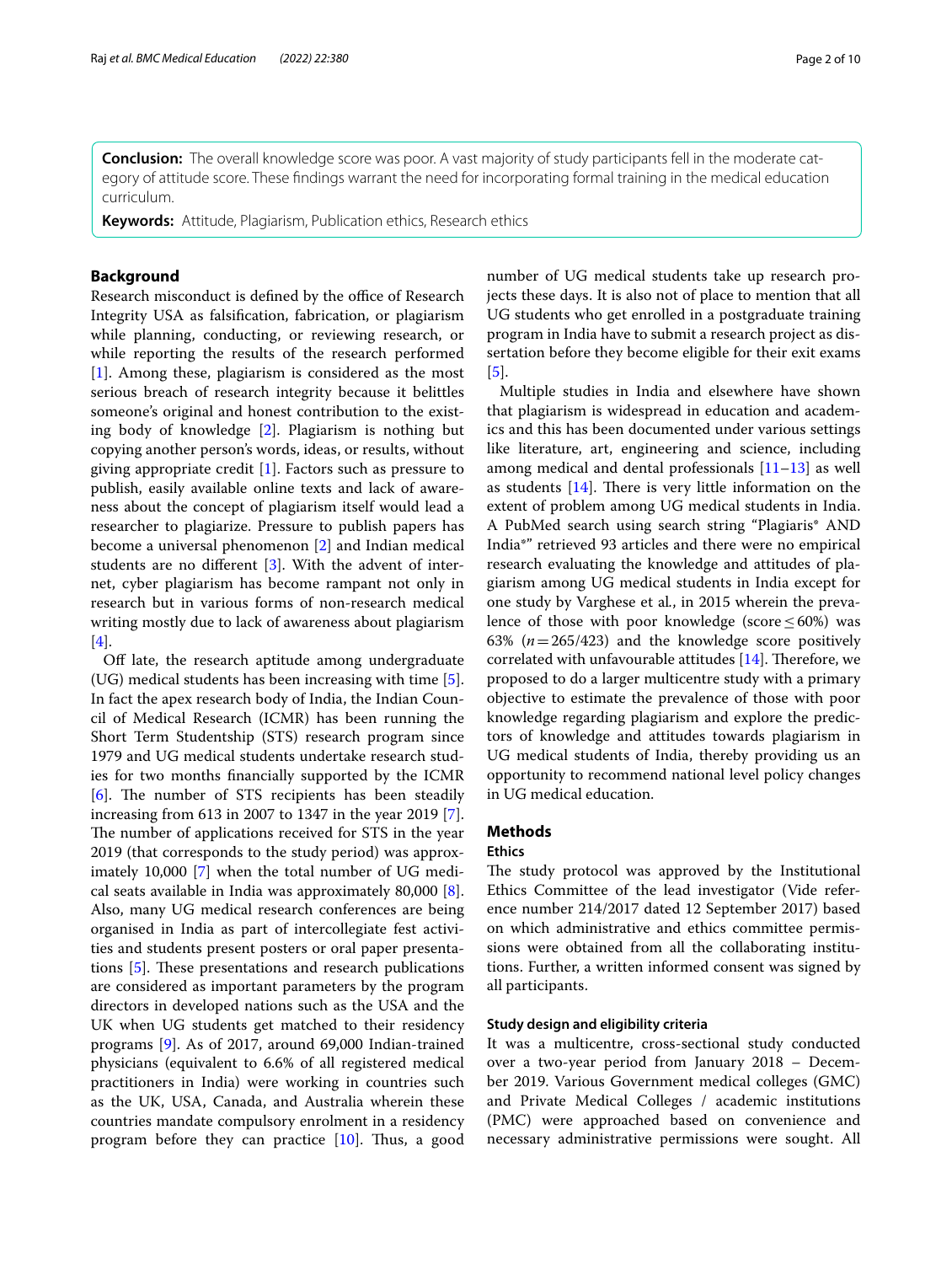undergraduate medical students of the institutions pursuing the Bachelor of Medicine, Bachelor of Surgery (MBBS) course including interns who agreed to participate in the study were counselled for participation in the study and those who did not consent were excluded. Those who were less than 18 years of age were also excluded as it would require a parental consent and most medical students live in hostels away from their families. The participants who did not answer all the questions in at least one of the sections (either knowledge or attitude), were excluded from the analysis as their flled questionnaire was considered invalid. Interns were included in the study population because internship in India is part of the UG degree program.

## **Study setting**

In India, there are two types of institutions based on their governance that offer medical courses. They are either run by the government (GMCs) or by private entities (PMCs). In any case, irrespective of whether a GMC or a PMC, the medical education curricula they follow is as prescribed by the erstwhile Medical Council of India (currently the National Medical Commission) [\[15\]](#page-9-13). The syllabus thus prescribed, does not make it mandatory for the UG medical students to get formally trained in research methodology and publication ethics. It is mostly done at the individual interest of the students more so as an "extra-curricular activity" [\[16](#page-9-14)].

## **Sample size estimation**

Assuming an estimated prevalence (p) of poor knowledge on plagiarism among medical undergraduate students as 63%,  $^8$  the sample size calculated using the formula  $4$ pq/d<sup>2</sup> with a relative precision (d) of 5% and  $q=100$ p, was 940. However, to account for the clustering efect of medical students belonging to the same medical college, the estimated sample size was multiplied using a design efect (DE). DE was calculated using the formula  $DE=1+\rho$  (cluster size—1) where cluster size (number of UG students in a medical college) was taken as 350 and ρ arbitrarily taken as 0.01. The DE thus calculated was 4.49 and the new sample size taking into efect the clustering was 4220.

## **Study procedures**

The students were met in their lecture halls as per their academic batches (groups of 20 – 30 students each) and the study was explained in detail after the printed informed consent form was distributed to the students. At the end of the briefng, students were given time to read the form and clarify if they had any doubts. Those who consented to participate in the study remained in the hall and they were handed over a semi-structured

questionnaire comprising sections to capture their basic demographic details, enter answers for the 10 case vignettes assessing the extent of knowledge [[17\]](#page-9-15) and the validated attitudes towards plagiarism (ATP) questionnaire  $[18]$ . The extent of knowledge was assessed using a quiz developed for undergraduate students by Indiana University, USA (Freely available for use with due acknowledgement)  $[17]$  $[17]$ . The case vignettes comprised of an original version and a student's version. Each participant had to compare both the versions and mark one of the three options namely: Word to word plagiarism, Paraphrasing plagiarism or no plagiarism. Subsequently the students marked their responses on a Likert scale of fve for the various questions of ATP questionnaire  $[18]$  $[18]$ . The ATP questionnaire comprised of three scales to assess: (i) "positive" or permissive attitudes to plagiarism (items 1 to 12), (ii) "negative" or critical attitudes to plagiarism (items 13 to 19), and (iii) subjective or personal norms (items 20 to 29). Permissive attitude component assesses the extent to which one accepts the practice of plagiarism (Lower score is favourable) whereas critical attitude component assesses the extent to which one disapproves the practice of plagiarism (Higher score is favourable). The subjective norms component expresses one's personal opinions regarding one's own practices and those of others in their immediate circle thereby representing a possible 'proxy for practice' (Lower score is favourable). [[18\]](#page-9-16).

The students were guided section wise and were advised to wait for instructions on how to fll each section before they started flling to avoid making mistakes. The students were also reassured that the knowledge evaluation will be anonymous and their performance in this knowledge assessment will not afect any of their medical school grades, so that they do not feel the need to copy answers from another participant. The students were given enough time to complete the questionnaire and it was done during the official working hours of college so that the students do not fll the questionnaire in a hurried manner. Once the questionnaires were collected back from the participants, a short interactive session explaining the concept of plagiarism was conducted. A similar study was also conducted simultaneously among junior doctors with a diferent set of collaborating institutions [\[19\]](#page-9-17).

## **Data management**

Data entry was done using Microsoft Excel (Publisher: Microsoft Corporation, Redmond, Washington, USA, 2016). Statistical analyses were performed using Statistical Package for Social Sciences (SPSS) Statistics for Windows, Version 20.0 (Publisher: IBM Corp., USA, 2011).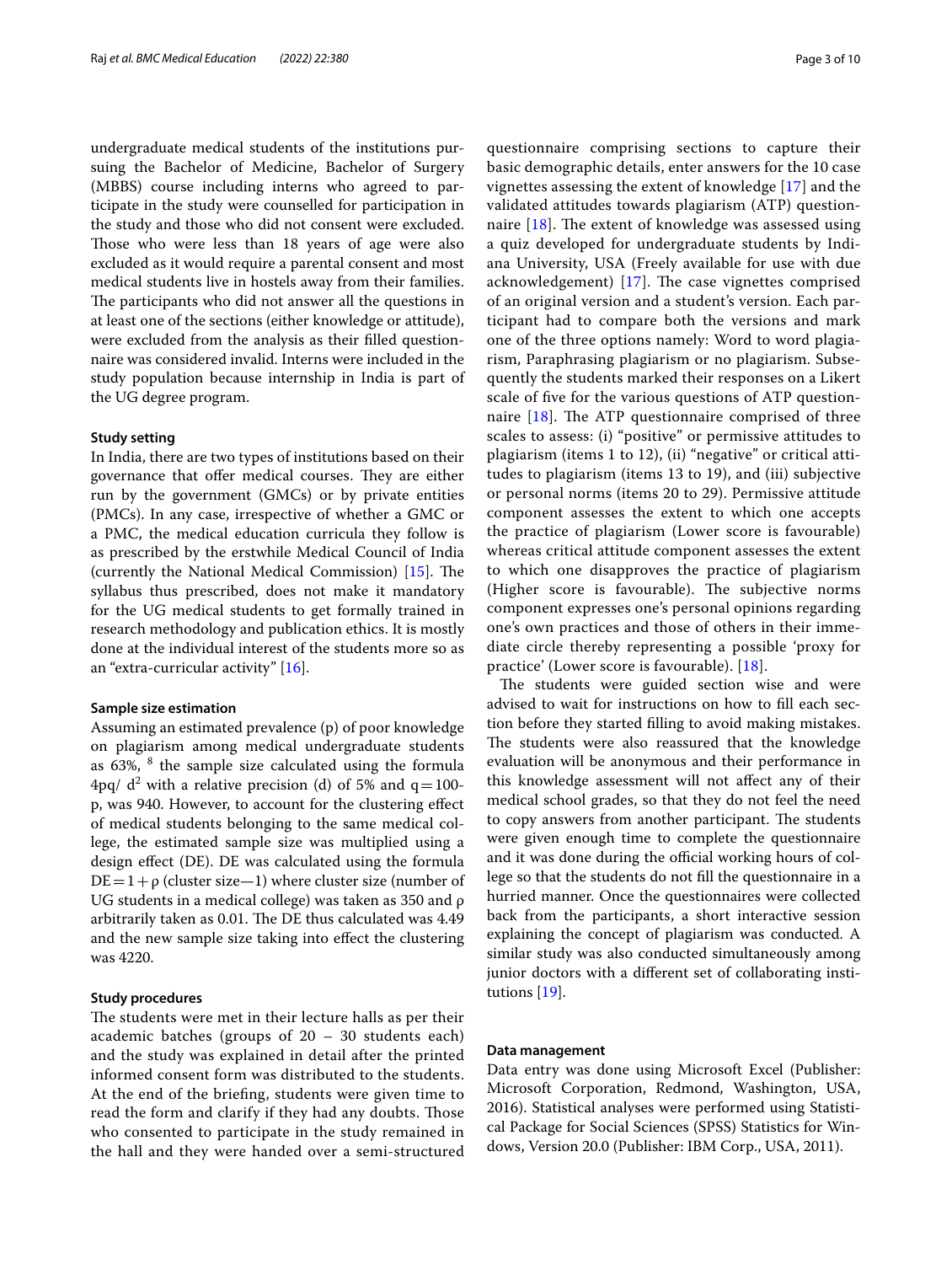## **Statistical analysis plan**

The demographic characteristics were summarized using descriptive statistics. Data were tested for normal distribution using Kolmogorov Smirnov test. Poor knowledge score was defned was those scoring 60% and below [ $14$ ]. The prevalence of those with poor knowledge score was expressed as proportions (95% Confdence intervals [CI]). A 2-way ANOVA was used to assess for diferences in knowledge score across subsequent years of medical education and its interaction with the sector (whether GMC or PMC). The total number of participants in various categories of each component of the attitude was summarized using frequencies and percentages. Chisquared test and post-hoc Beasley's technique were used to analyse for diferences in the number of participants across diferent categories of attitudes with regards to the type of medical college being enrolled in and their gender. A simple Bonferroni's correction was applied for the p value for multiple comparisons pertaining to the type of medical college and hence, the new level of signifcance was  $p = 0.008$ . Univariate analysis was performed for the three attitude components and the hypothesized predictors of poor knowledge score using simple regression. Those predictors with a significance of  $p < 0.2$  underwent multivariate analysis using linear regression model. The statistical significance for the study was set at  $p < 0.05$ [[19\]](#page-9-17).

## **Results**

## **Demography**

A total of  $n=15$  medical colleges ( $n=7$  GMCs and  $n=8$ PMCs) across the 5 south Indian states and Union territory of Pondicherry were approached. A total of 11 medical colleges gave consent ( $n=4$  GMCs and  $n=7$  PMCs).

<span id="page-3-0"></span>

|  |  | Table 1 Demographic characteristics of study participants |  |  |
|--|--|-----------------------------------------------------------|--|--|
|--|--|-----------------------------------------------------------|--|--|

The geographical distribution of the colleges include  $n=2/11$  from Karnataka,  $n=3/11$  ( $n=1$  GMC) from Tamil Nadu, *n*=3/11 (*n*=2 GMCs) from Kerala, *n*=2/11 from Telangana and *n*=1/11 (GMC) from Andhra Pradesh.

The number of students who were counselled were  $n=4545$  and the number of students who consented and filled the questionnaires were  $n=4249$  of which  $n=66$  were invalid. Thus, a total of  $N=4183$  participants were included in the fnal analysis. Besides this, students from one government medical college (*n*=501) did not fll the knowledge questionnaire as administrative approval to evaluate the students for knowledge was not granted. Hence, they were not considered for the analysis of knowledge alone. The demographic characteristics of all *N*=4183 participants are summarized in Table [1](#page-3-0). Approximately 60% were female students and there was a good representation of students from all the years of medical school. A vast majority of them (approximately 97%) had either no publications in the past or were not currently involved in any research activities.

## **Knowledge score and its predictors**

The mean (SD) knowledge score was  $4.54$  (1.78) out of 10. The prevalence (Frequency [Proportion (95%CI)] of those with poor knowledge was  $n=3181/3682$  [86.4]  $(85.2, 87.5)$ ]. The prevalence of those with poor knowledge score in GMCs was *n*=1420/1630 [87.1 (85.4, 88.7) %] and that in PMCs was *n*=1761/2052 [85.8  $(84.2, 87.3)$  %]. The number  $(\%)$  of participants who had scored nine or above, which is considered as the ideal score by Indiana university – the developers of the quiz, was a mere  $n = 18/3682$  (0.05%). The mean (SD) score of participants from GMCs was 4.35 (1.87) and those

| Characteristic                 |            | <b>Statistic</b> | <b>Government College</b><br>$(n=2131)$ | <b>Private College</b><br>$(n=2052)$ | <b>Total</b><br>$(N=4183)$ |
|--------------------------------|------------|------------------|-----------------------------------------|--------------------------------------|----------------------------|
| Age                            |            | Mean (SD)        | 20.8(1.8)                               | 20.3(2.2)                            | 20.5(2.0)                  |
| Gender                         | Male       | n (%)            | 865 (40.6)                              | 803 (39.1)                           | 1668 (39.9)                |
|                                | Female     | n (%)            | 1266 (59.4)                             | 1249 (60.9)                          | 2515 (60.1)                |
| Year of Study                  | <b>One</b> | n (%)            | 456 (21.4)                              | 568 (27.7)                           | 1024 (24.5)                |
|                                | Two        | n (%)            | 633 (29.7)                              | 623 (30.4)                           | 1256 (30.0)                |
|                                | Three      | n (%)            | 358 (16.8)                              | 408 (19.9)                           | 766 (18.3)                 |
|                                | Four       | $n$ (%)          | 552 (25.9)                              | 321 (15.6)                           | 873 (20.9)                 |
|                                | Internship | $n$ (%)          | 132(6.2)                                | 132 (6.4)                            | 264(6.3)                   |
| Previous Publications          | Yes        | n (%)            | 44(2.1)                                 | 34(1.7)                              | 78 (1.9)                   |
|                                | No         | n(%)             | 2087 (97.9)                             | 2018 (98.3)                          | 4105 (98.1)                |
| Currently involved in research | Yes        | n(%)             | 60(2.8)                                 | 96(4.7)                              | 156(3.7)                   |
|                                | No.        | n(%)             | 2071 (97.2)                             | 1956 (95.3)                          | 4027 (96.3)                |

*SD* – Standard Deviation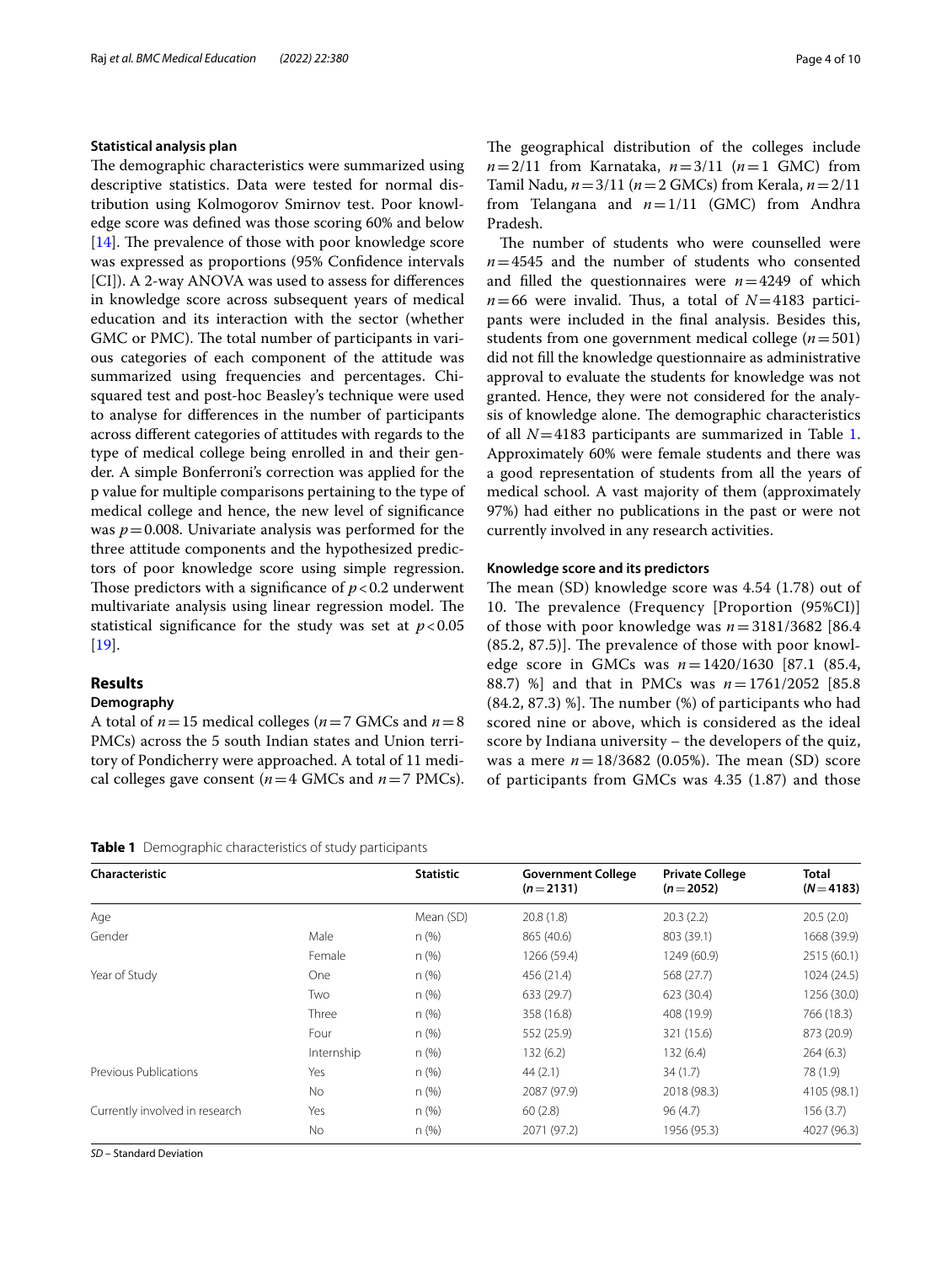from PMCs was  $4.69$  (1.70). The 2-way ANOVA that was conducted to examine the efect of year of study and the sector (whether GMC or PMC) of the medical college on the knowledge score suggested a signifcant interaction between the efects of year of study and sector of the medical college on the knowledge score, F(4, 3672) = 4.006,  $p = 0.003$ . The simple main effects analysis showed that the scores (mean diference, p value) of I MBBS (-0.712, *p* < 0.001), II MBBS (-0.245,  $p = 0.022$ ) and Interns (-0.540,  $p = 0.039$ ) in the GMCs score less when compared to those in PMCs but there was no diference for III MBBS part-1 and III MBBS part-2. In GMCs, the I MBBS, scored signifcantly less than all other years of education except for the interns whose score was almost similar to I MBBS. In PMCs, the I MBBS did not signifcantly difer from the scores of all other years of education including internship. The trends over change in scores over subsequent years of education in GMCs and PMCs individually is depicted in Fig. [1.](#page-5-0) The univariate and multivariate analysis of hypothesized risk factors for poor knowledge score are summarized in table  $-2$  $-2$ . The factors (adjusted odds ratio [aOR]; 95% Confdence interval [CI]; *p* value) that emerged as signifcant predictors were early years

of medical education (0.110; 0.063, 0.156; < 0.001) and being enrolled in a GMC (0.348; 0.233, 0.463; < 0.001).

#### **Attitudes towards plagiarism**

Favourable attitudes are likely to represent better standards of academic integrity. This was noted in just a few student participants. The proportion (95% CI) of participants in the ideal categories for critical attitude, permissive attitude, and subjective norms respectively were 6.4% (5.7, 7.1), 4.4% (3.8, 5.1), and 5.8% (5.1, 6.5). Table[-3](#page-4-1) summarizes the category wise distribution of study participants in all the components of the ATP scale and it was observed that a vast majority fell in the moderate category in all the three components. The overall mean (SD) scores for critical attitude, permissive attitude, and subjective norms were 20.35 (4.20), 37.56 (5.25), and 31.20 (4.28) respectively. All the three means also corresponded to the moderate category. There was no significant difference with regards to gender distribution ( $p=0.695$ , 0.106) and 0.233 respectively) across various categories for each attitude component. However, this diference was statistically signifcant with respect to being enrolled in GMC or PMC  $(p<0.001$  for all three analyses). Thus, when a post hoc analysis was performed, it revealed that 70.2% of those in the 'high category' for permissive attitudes were

<span id="page-4-0"></span>**Table 2** Predictors of poor knowledge score

| Predictor                          |          | Univariate analysis | Multivariate analysis    |          |                 |         |       |              |
|------------------------------------|----------|---------------------|--------------------------|----------|-----------------|---------|-------|--------------|
|                                    | β        | p value             | ß                        | Std.B    | 95% CI          | p value | VIF   | $EV$ (Clx)   |
| Younger age                        | $-0.017$ | 0.234               | Not included in analysis |          |                 |         |       |              |
| Male Gender                        | 0.127    | 0.033               | 0.115                    | $-0.032$ | $-0.002, 0.231$ | 0.054   | 1.001 | 0.390(2.955) |
| Earlier years in education         | 0.107    | < 0.001             | 0.110                    | 0.076    | 0.063, 0.156    | < 0.001 | 1.000 | 0.162(4.586) |
| No Previous Publications           | $-0.146$ | 0.473               | Not included in analysis |          |                 |         |       |              |
| Not Currently involved in research | 0.018    | 0.903               | Not included in analysis |          |                 |         |       |              |
| Education in Govt Medical College  | 0.347    | < 0.001             | 0.348                    | 0.097    | 0.233, 0.463    | < 0.001 | .002  | 0.045(8.673) |

 $C$ *I*=Confidence Interval; *VIF*=Variance inflation factor;  $EV =$  Eigen Value;  $C/x$  = Condition Index.  $R$  = 0.127;  $R$ <sup>2</sup> = 0.016; adjusted  $R$ <sup>2</sup> = 0.015

<span id="page-4-1"></span>

| Attitude                                             | Category (Score range) | Frequency (%) |
|------------------------------------------------------|------------------------|---------------|
| Positive / Permissive attitude ( $n = 4174$ )        | $Low* (12 – 28)$       | 186(4.5)      |
|                                                      | Moderate (29-45)       | 3753 (89.9)   |
|                                                      | High $(46 - 60)$       | 235(5.6)      |
| Negative / Critical Attitude ( $n = 4183$ )          | Low $(7 - 16)$         | 705 (16.9)    |
|                                                      | Moderate $(17 – 26)$   | 3208 (76.7)   |
|                                                      | High* $(27 – 35)$      | 268(6.4)      |
| Subjective norms / Proxy for practice ( $n = 4178$ ) | $Low* (10 - 23)$       | 165(4.0)      |
|                                                      | Moderate $(24 – 37)$   | 3771 (90.2)   |
|                                                      | High $(38 - 50)$       | 242(5.8)      |

\* Favourable attitude for academic integrity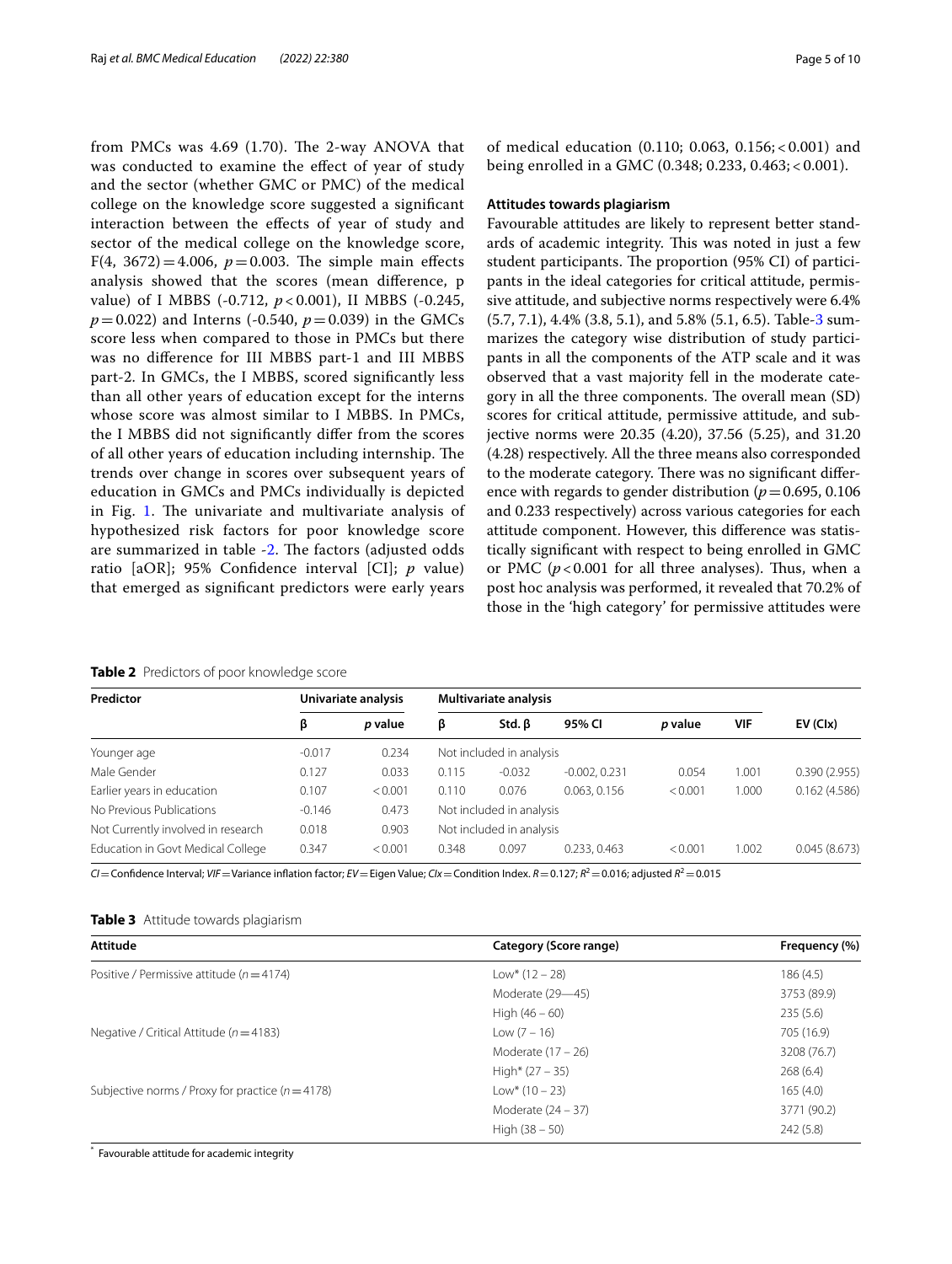

<span id="page-5-0"></span>in the GMC  $(p<0.0000001)$ ; 71% in the 'low category' for permissive attitudes were in the PMC  $(p < 0.0000001)$ and there was no diference between groups in the 'moderate category' ( $p=0.676$ ). On a similar note, 61.16% of those categorised as high for subjective norms belonged to the GMCs  $(p=0.0011)$ ; 63.64% of those categorised as low belonged to the PMCs  $(p=0.0001)$  and there was no diference between the groups with regards to moderate category  $(p=0.96)$ . However, with regards to critical attitudes, 56.7% of those categorised low (unfavourable attitude) were in the PMCs ( $p = 0.000007$ ); 62.3% of those categorised as high were in the GMCs  $(p=0.0001)$  with no diference between the groups in the moderate category ( $p = 0.080$ ).

## **Predictors of unfavourable attitudes**

The univariate and multivariate analysis of the predictors of unfavourable attitudes for each of the three attitude components are described in Table [4](#page-6-0). Of the hypothesized predictors (aOR; 95%CI; p value), education in GMC (-1.479; -1.135, -1.823,<0.001) was the only signifcant predictor for positive attitudes score. Whereas, young age (0.073; 0.005, 0.140; 0.035), no previous publications (-1.794; -2.663, -0.925;<0.001), not currently involved in research activities (-0.909; -1.594, -0.225; 0.009), education in GMC (-0.835; -1.112, -0.557;<0.001) and poor knowledge score (-0.174; -0.250, -0.097;<0.001) were the signifcant predictors for the score of critical attitudes. The significant predictors of the score for subjective norms were no previous publication (-1.194; -2.081, -0.306; 0.008), and Education in GMC (-0.665; -0.947, -0.382;<0.001).

## **Discussion**

We report that the overall knowledge about plagiarism was low among undergraduate medical students. This observation is based on a sample that is representative of both PMCs and GMCs, all the years of medical school and includes a large proportion (60%) of female participants. The knowledge was better in students from PMCs [4.69  $(1.70)$ ] as compared to GMCs [4.35 $(1.87)$ ] and the diference was statistically signifcant (*p*<0.001). For all the three categories of attitude, the scores were moderate with 89.7% in the permissive group, 76.7% in the critical and 90.2% in the subjective attitude group.

The findings noted in this study were in line with the fndings reported by Varghese et al [\[14](#page-9-12)]. We believe that it is because of this poor knowledge and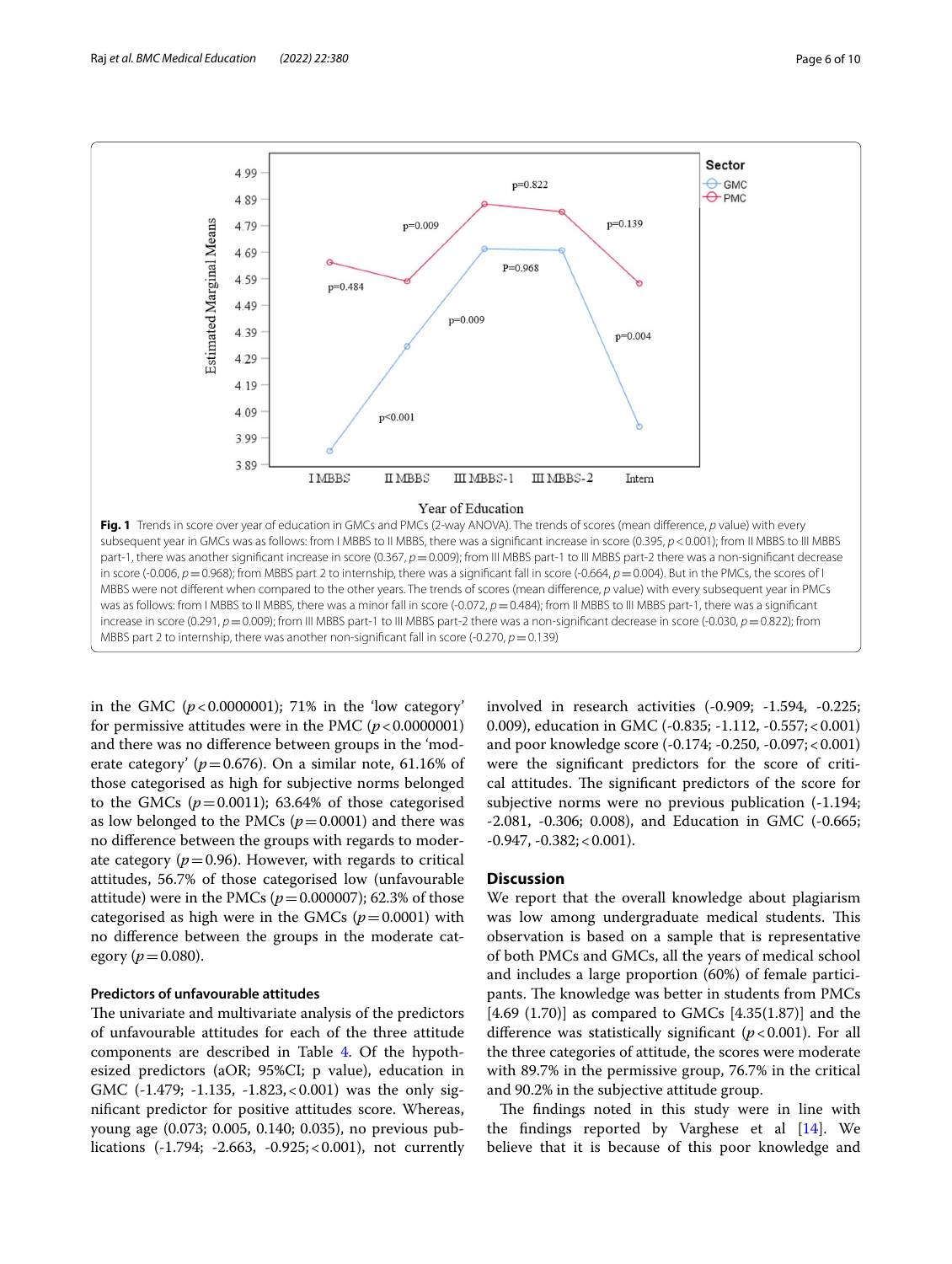| Predictor                               | <b>Univariate</b><br>analysis |         | <b>Multivariate analysis</b> |                          |                  |         |       |            |       |               |
|-----------------------------------------|-------------------------------|---------|------------------------------|--------------------------|------------------|---------|-------|------------|-------|---------------|
|                                         | β                             | p value | β                            | Std. $\beta$             | 95% CI           | p value |       | <b>VIF</b> |       | EV (Clx)      |
| Permissive attitudes*                   |                               |         |                              |                          |                  |         |       |            |       |               |
| Younger age                             | $-0.049$                      | 0.233   |                              | Not included in analysis |                  |         |       |            |       |               |
| Male Gender                             | 0.132                         | 0.426   | Not included in analysis     |                          |                  |         |       |            |       |               |
| Earlier years in education              | $-0.079$                      | 0.228   | Not included in analysis     |                          |                  |         |       |            |       |               |
| No Previous Publications                | $-0.731$                      | 0.181   | $-0.829$                     | 0.025                    | $-1.903, 0.244$  |         | 0.130 |            | 1.001 | 0.976(1.640)  |
| Not Currently involved in research      | $-0.489$                      | 0.256   |                              | Not included in analysis |                  |         |       |            |       |               |
| Education in Government Medical College | $-1.416$                      | < 0.001 | $-1.479$                     | 0.138                    | $-1.823, -1.135$ | < 0.001 |       | 1.010      |       | 0.330(2.819)  |
| Poor knowledge score                    | $-0.105$                      | 0.032   | $-0.066$                     | 0.022                    | $-0.162, 0.029$  | 0.174   |       | 1.010      |       | 0.068(6.214)  |
| Critical Attitudes <sup>#</sup>         |                               |         |                              |                          |                  |         |       |            |       |               |
| Younger age                             | 0.098                         | 0.003   | 0.073                        | 0.035                    | 0.005, 0.140     | 0.035   |       | 1.028      |       | 1.095 (2.028) |
| Male Gender                             | $-0.286$                      | 0.031   | $-0.148$                     | 0.017                    | $-0.426, -0.129$ | 0.296   |       | 1.005      |       | 0.825(2.336)  |
| Earlier years in education              | 0.004                         | 0.938   | Not included in analysis     |                          |                  |         |       |            |       |               |
| No Previous Publications                | $-1.719$                      | < 0.001 | $-1.794$                     | $-0.067$                 | $-2.663, -0.925$ | < 0.001 |       | 1.034      |       | 0.386(3.415)  |
| Not Currently involved in research      | $-1.087$                      | 0.001   | $-0.909$                     | $-0.043$                 | $-1.594, -0.225$ | 0.009   |       | 1.028      |       | 0.126(5.983)  |
| Education in Government Medical College | $-757$                        | < 0.001 | $-0.835$                     | $-0.097$                 | $-1.112, -0.557$ | < 0.001 |       | 1.026      |       | 0.062(8.515)  |
| Poor knowledge score                    | $-0.197$                      | < 0.001 | $-0.174$                     | $-0.073$                 | $-0.250, -0.097$ | < 0.001 |       | 1.011      |       | 0.005(31.548) |
| Subjective Norms <sup>S</sup>           |                               |         |                              |                          |                  |         |       |            |       |               |
| Younger age                             | $-0.037$                      | 0.260   | Not included in analysis     |                          |                  |         |       |            |       |               |
| Male Gender                             | $-0.057$                      | 0.674   | Not included in analysis     |                          |                  |         |       |            |       |               |
| Earlier years in education              | 0.032                         | 0.548   | Not included in analysis     |                          |                  |         |       |            |       |               |
| No Previous Publications                | $-1.271$                      | 0.018   | $-1.194$                     | .044                     | $-2.081, -0.306$ | 0.008   |       | 1.024      |       | 1.082 (1.579) |
| Not Currently involved in research      | $-0.679$                      | 0.052   | $-0.417$                     | .019                     | $-1.118, 0.283$  | 0.243   |       | 1.023      |       | 0.822(1.812)  |
| Education in Government Medical College | $-0.754$                      | < 0.001 | $-0.665$                     | .076                     | $-0.947, -0.382$ | < 0.001 |       | 1.011      |       | 0.330(2.861)  |
| Poor knowledge score                    | $-0.086$                      | 0.032   | $-0.070$                     | .029                     | $-0.148, 0.009$  | 0.083   |       | 1.010      |       | 0.068(6.301)  |

## <span id="page-6-0"></span>**Table 4** Predictors of unfavourable attitudes towards plagiarism

 $C$ I=Confidence Interval; *VIF*=Variance inflation factor; *EV*=Eigen Value; *CIx*=Condition Index. \* *R*=0.144; *R*<sup>2</sup>=0.021; adjusted *R*<sup>2</sup>=0.020, <sup>#</sup> *R*=0.158; *R*<sup>2</sup>=0.025; adjusted  $R^2 = 0.023$ .  $\frac{5}{9}R = 0.097$ ;  $R^2 = 0.009$ ; adjusted  $R^2 = 0.008$ 

unfavourable attitudes, the reported prevalence of those who had indulged in plagiarism of any kind in India is high – approximately 59% among medical students [[20\]](#page-9-18). Further, it has been reported that this prevalence is equally high among nurses (43%) [[20\]](#page-9-18) as well as dental professional (40%) [\[21](#page-9-19)] and these fndings could probably be considered as a continuum of the lack of awareness about plagiarism among the medical fraternity since medical feld is the main branch that fuels healthcare academics.

The present study was done among undergraduate students, majority of whom (approximately 97%) were relatively unexposed to the concept of 'research' or a 'publication'. This is because, many institutions in India, in general, do not give more emphasis to research [\[22](#page-9-20)]. Thus, lack of previous exposure to research may have resulted in less awareness on publication ethics. A study that evaluated causes of plagiarism found '*lack an understanding of what constitutes plagiarism*' to be one of the reasons [\[23\]](#page-9-21). We observed that the scores in GMC were signifcantly low in the frst year when compared to

PMCs and increased drastically from the first year until the third year (III MBBS part 1) before dropping in the fnal and internship year. In contrast, the scores were relatively stable in the PMCs with a similar trend, although the diferences were not statistically signifcant except for the signifcant increase between II MBBS and III MBBSpart 1. A possible reason could be the low emphasis on involvement in research activities, especially in GMCs and the students gradually pick-up with time  $[12]$  $[12]$  The later decline in the scores could be attributed to the inclination of most students in the concluding years towards preparation for competitive exams that test the technical knowledge rather than research aptitude. This suggests that there is a need to develop policies like mandatory trainings for students on publication ethics and research methodology at their 1<sup>st</sup> year of MBBS course and a refresher course during their internship.

Surprisingly, studies indicate lack of knowledge of plagiarism in not only among students but also faculty members  $[24]$  $[24]$ . The institution policies and faculty have an important role to play in developing the 'research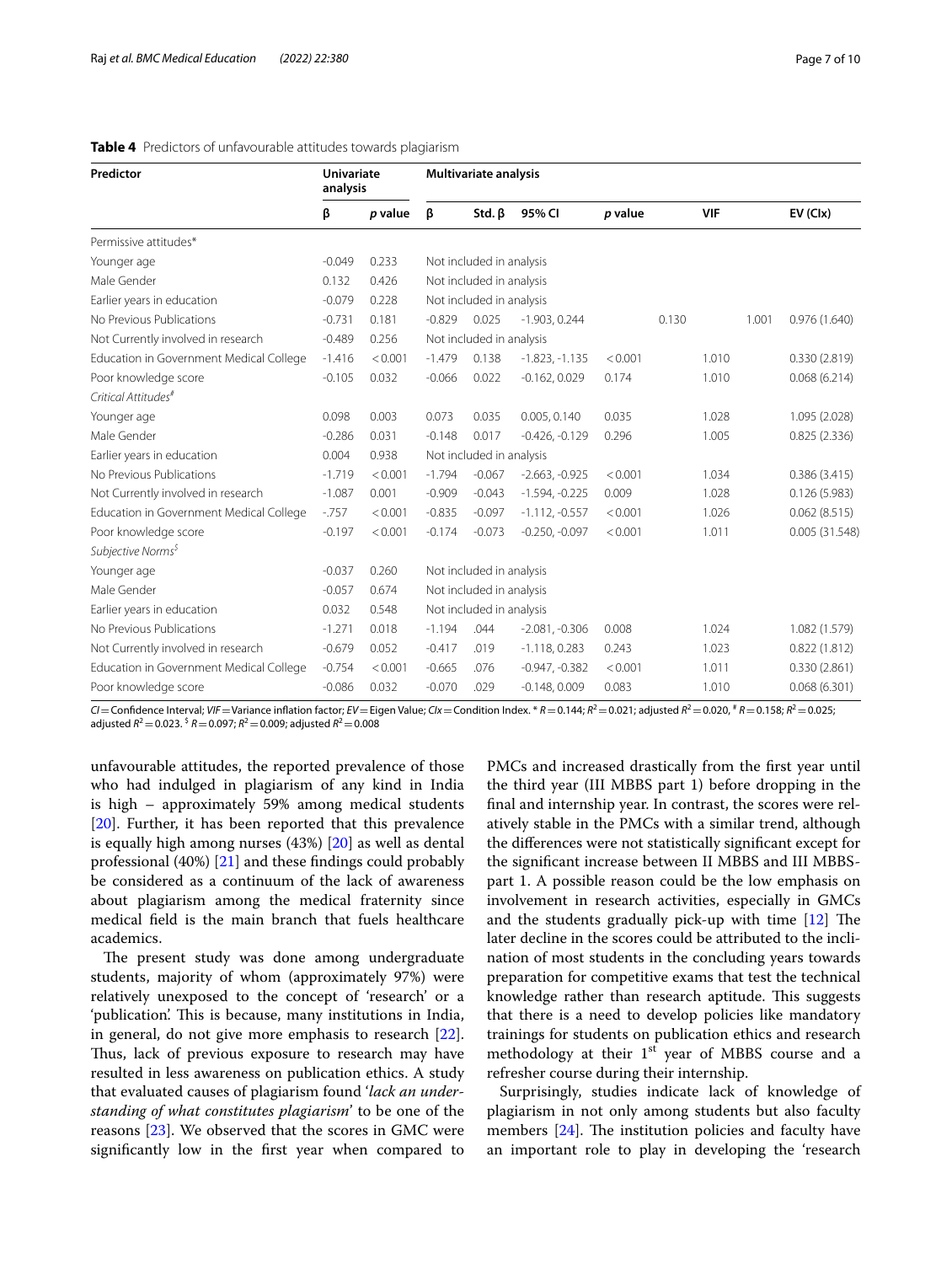culture'. The lack of focus on research and related practices at the institute level could be a reason why students remain largely unaware of these concepts until they start with post graduate education. The faculty here have an important role to play and in order to promote faculty development the Medical Council of India (now the National Medical Commission) has made in mandatory for faculty to publish research to be eligible for promotion [\[25](#page-9-24)]. However, this has resulted in a strategy driven by increasing the 'quantity' of papers published rather than focus on the 'quality'. A study that analysed attitude of dental professionals towards plagiarism found that over 40% had indulged in the practice of plagiarism quite frequently  $[21]$  $[21]$  $[21]$ . This trend suggests that lack of culture to promote research integrity at the institute level could be another reason for the poor knowledge observed. This is complemented by cyber plagiarism which has now become the new normal, primarily because of its common occurrence in our day to day academic activities, making it difficult for the students to differentiate what is right and wrong [[4\]](#page-9-3).

The predictors of poor knowledge scores in this study were variables like early years of education and education in a GMC. It is estimated that with every additional year of medical education, the knowledge score would rise by an average 0.110 units. Similarly, in the event that a student moves from a GMC to a PMC, he/she is expected to have an average rise in score by 0.348 units. This is probably because, India's public hospitals are usually overloaded with patients besides shortages in man-power and infrastructure wherein, patient well-being takes priority over research activities [\[26](#page-9-25)]. Besides faculty being busy with clinical work, a large majority of Indian institutions in general, lack a structured mentorship programme especially when it comes to research activities among undergraduate students [[16\]](#page-9-14).

Most of the students in the current study belonged to the moderate category for all the three components of attitudes with only a few (between 3 and 17%) in the most unfavourable attitude across all the three components. This is probably because, the students were relatively naïve to the concept of plagiarism and its consequence, as they did not have any formal training in research methodology and publication ethics which is the need of the hour. The study by Pallamparthy S et al.indeed states that at least 60% of the medical undergraduates who were surveyed proposed the inclusion of research methodology training in the syllabus [[27\]](#page-9-26). A greater proportion of students with unfavourable permissive attitudes and subjective norms were seen in the GMCs while it was vice versa for critical attitudes. This finding was further endorsed by the multivariate regression analysis where, we found that students from GMC, in the event they migrate to a PMC their average attitude scores are expected to fall by 1.479, 0.835 and 0.665 units respectively in the positive, critical and subjective norm attitude component scores, all of which are favourable except for the critical attitudes score.

Further analysis of the predictors for unfavourable attitudes revealed that students who have a publication are likely to have their mean permissive and subjective norms attitude score, less by 0.829 and 1.194 units respectively, when compared to those without a publication. On a similar note, with every unit rise in the knowledge score, the permissive attitude score is expected to fall by an average 0.066 units, all of which are favourable. Our observation is in sync with some research papers that state 'previous exposure' as an important determinant of attitude towards research [\[28](#page-9-27), [29\]](#page-9-28). For instance, Alhadlaq et al*.* from Saudi Arabia conducted a study among 551 medical students and observed that those who authored a scientifc publication are more likely to have attitudes that disapprove plagiarism [[30\]](#page-9-29). Previous experience about publication could contribute to the knowledge of students and studies in diferent divisions of science have shown that knowledge could be an important variable directing one's attitude or behaviour [[31\]](#page-9-30).

However, with regards to the critical attitude score, we fnd that those who have a publication or who is currently involved in research, are likely to have their mean critical attitude score, less by 1.794 and 0.909 units respectively when compared to those who do not have a publication or not currently involved in any research activity. Accordingly, we fnd that for every unit rise in knowledge score, the critical attitude score falls by 0.174. All of these fndings are not favourable and makes one think if there is a dampening efect on the attitude with research experience, due to the lack of strict institutional policies condemning plagiarism and awareness on the lack of sophisticated tools to detect complex forms of plagiarism at the institutional/university level. A study conducted by Javaeed et al*.* from the neighbouring nation, Pakistan, have indeed reported that a poor surveillance activity in detecting plagiarism at the institutional level, the absence of explicit policies to deal with issues pertaining to plagiarism, and a lack of awareness by the institution regarding the extent to which plagiarism prevails in their institute are important reasons that favours the act of plagiarism [[32](#page-9-31)]. Further, a probable lack of awareness on the punitive consequences of being caught plagiarizing could be another reason as, such examples are not very common in a country like India.

This study has a few limitations. The total number of students who were included in the knowledge analysis was  $n=3682$ , which fell short by 12.7% of the target sample size  $(N=4220)$ . However, given the large design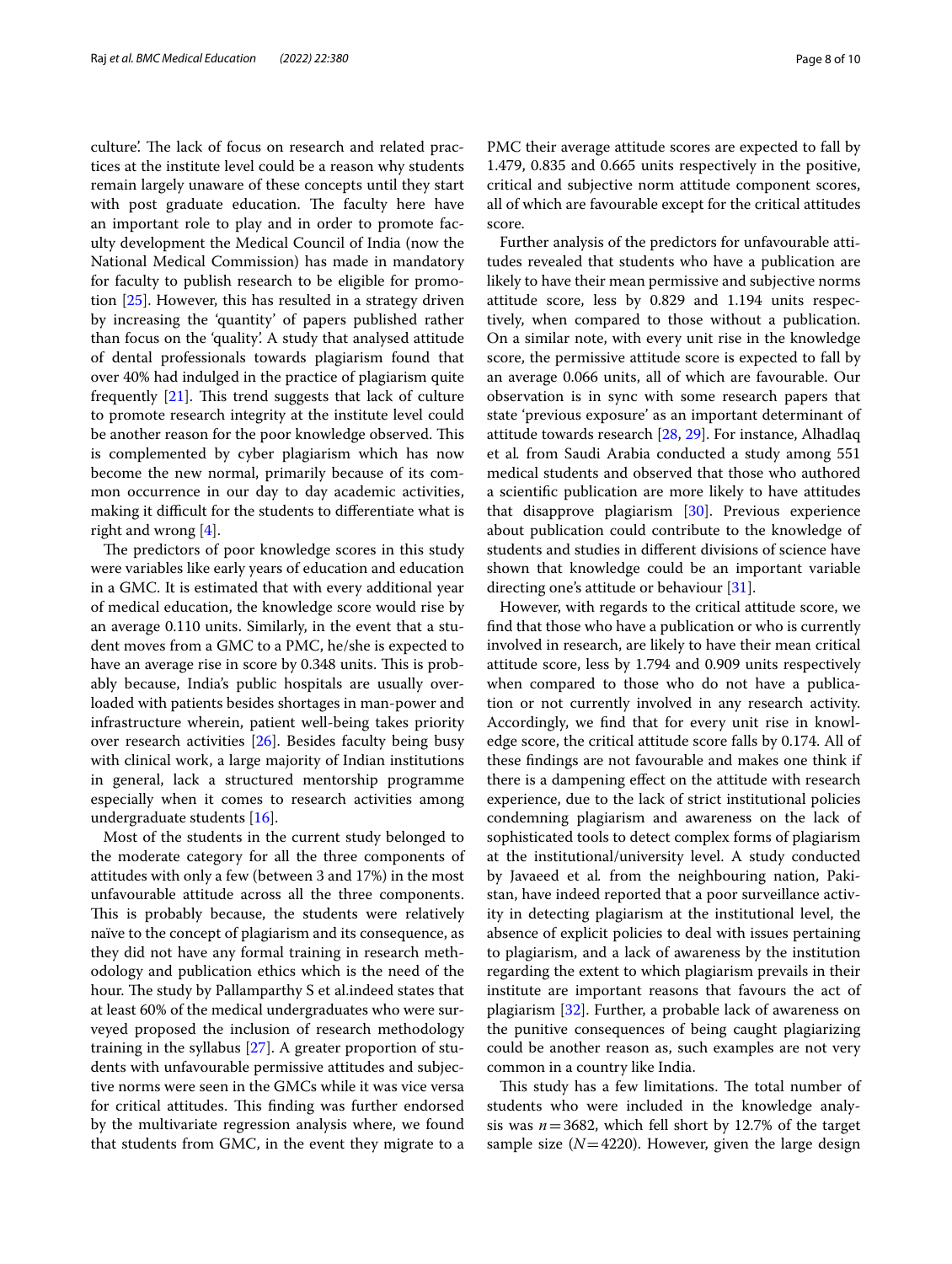efect incorporated while estimating the sample size and the narrow confdence intervals seen in the results of the present study, we could understand that the power of the study was not comprised for all computations based on knowledge assessment. Further, we have chosen participating institutions (clusters) by convenience which could have resulted in selection bias. However, a large sample size, a large cluster size and inclusion of all participants within the cluster is expected to have minimized this selection bias. Although, students from diferent institutions afliated to diferent universities were enrolled, we were unable to objectively assess the infuence of institute level policies on knowledge scores in the present study. Finally, the fndings related to attitudes may not be generalizable because the overall knowledge on plagiarism was poor among the study participants and there were no other Indian studies to corroborate the fndings from this current study. A study conducted among students with prior formal training on plagiarism and who are expected to be knowledgeable of this concept, would have shed light on the real predictors of poor attitudes toward plagiarism seen among the medical students of south India and would also confrm the fndings from this study.

## **Conclusion**

Overall, the extent of knowledge towards plagiarism is low among the undergraduate medical students who participated in this study. Given the poor knowledge, the proportion of students with most favourable attitudes towards plagiarism was meagre and a vast majority belonged to the middle (moderate) category on all the three components of attitude namely permissive, critical and subjective norms. Since UG medical research is being given more importance these days for various reasons, and research has almost become inevitable in a medical graduate's life, we recommend that formal training programs on research methodology and ethics be incorporated in the medical curriculum.

#### **Abbreviations**

aOR: Adjusted Odds Ratio; ATP: Attitude Towards Plagiarism; CI: Confdence Intervals; DE: Design Efect; GMC: Government Medical College; ICMR: Indian Council of Medical Research; MBBS: Bachelor of Medicine, Bachelor of Surgery; PMC: Private Medical College; SD: Standard Deviation; SPSS: Statistical Package for Social Sciences; STS: Short term studentship; UG: Undergraduate.

#### **Acknowledgements**

We would like to thank Mr. Jaisheel Rao for helping us in data entry and Ms. Pooja Bhujangarao for administrative support at SRM Medical College Hospital & Research Centre.

#### **Authors' contributions**

JPR – Concept, design, data collection, statistical analysis, interpretation and draft manuscript. SV – Design, Data collection, draft manuscript. RSA – Design, Data collection, critical review of Manuscript. RB – Data Collection and Data entry, critical review of Manuscript. All other authors – Data collection at respective sites and critical review of Manuscript. All authors give their fnal

approval of the version to be published and agree to be accountable for all aspects of the work in ensuring that questions related to the accuracy or integrity of any part of the work are appropriately investigated and resolved.

#### **Funding**

No funding was obtained for this study.

#### **Availability of data and materials**

The datasets generated and/or analysed during the current study are not publicly available due to lack of administrative sanctions from a few collaborating institutes, but are available from the corresponding author on reasonable request.

### **Declarations**

#### **Ethics approval and consent to participate**

The study protocol was approved by the Institutional Ethics Committee – St. Johns National Academy of Health Sciences, Bengaluru, India i.e., the IEC of the lead investigator (vide reference number 214/2017 dated 12 September 2017) based on which administrative and ethics committee permissions were obtained from all the collaborating institutions. Further, a written informed consent was signed by all participants. All methods were carried out in accordance with relevant guidelines/ regulations and in accordance with the Declaration of Helsinki.

#### **Consent for publication**

Not applicable.

#### **Competing interests**

The authors declare that they have no competing interests.

#### **Patient and public partnership**

It was not appropriate to involve patients or the public in the design, or conduct, or reporting, or dissemination plans of our research.

#### **Author details**

<sup>1</sup> Department of Pharmacology, St. Johns Medical College, Bengaluru 560034, Karnataka, India. <sup>2</sup> Department of Orthopaedics, St. Johns Medical College, Bengaluru 560034, Karnataka, India. <sup>3</sup> Department of Anatomy, Government Medical College, Thiruvananthapuram 695011, Kerala, India. <sup>4</sup>Department of Anatomy, Government TD Medical College, Vandanam, Alappuzha 688005, Kerala, India.<sup>5</sup> Department of Physiology, Government TD Medical College, Vandanam, Alappuzha 688005, Kerala, India. <sup>6</sup>Department of Clinical Pharmacology, SRM Medical College Hospital & Research Centre, Kattankulathur, Chengelpet 603203, Tamil Nadu, India. <sup>7</sup>Indian Council of Medical Research, National Institute for Research in Tuberculosis, Chennai 600031, Tamil Nadu, India. 8 Department of Biochemistry, Government Vellore Medical College and Hospital, Adukkamparai, Vellore 632011, Tamil Nadu, India. <sup>9</sup> Department of Anatomy, Government Vellore Medical College and Hospital, Adukkamparai, Vellore 632011, Tamilnadu, India. 10Department of Pharmacology, AJ Institute of Medical Sciences & Research Centre, Kuntikan, Mangaluru 575004, Karnataka, India. 11Department of Pharmacology, Rangaraya Medical College, Kakinada 533001, Andhra Pradesh, India. 12Department of Forensic Medicine, Kamineni Academy of Medical Sciences and Research Center, LB Nagar, Hyderabad 500074, Telengana, India. 13Department of Microbiology, Kamineni Academy of Medical Sciences and Research Center, LB Nagar, Hyderabad 500074, Telengana, India. 14Department of Pharmacology, Rajarajeswari Medical College and Hospital., No.202, Kambipura, Mysore Road, Bengaluru 560 074, Karnataka, India. 15Department of Forensic Medicine & Toxicology, All India Institute of Medical Sciences, Hyderabad Metropolitan Region, Bibinagar 508126, Telangana, India. 16Department of General Medicine, Apollo Institute of Medical Sciences & Research, Apollo Health City Campus, Jubilee Hills, Hyderabad 500096, Telangana, India. <sup>17</sup> Department of Community Medicine, Pushpagiri Institute of Medical Sciences & Research Centre, Thiruvalla 689101, Kerala, India.

## Received: 8 February 2022 Accepted: 20 April 2022Published online: 18 May 2022